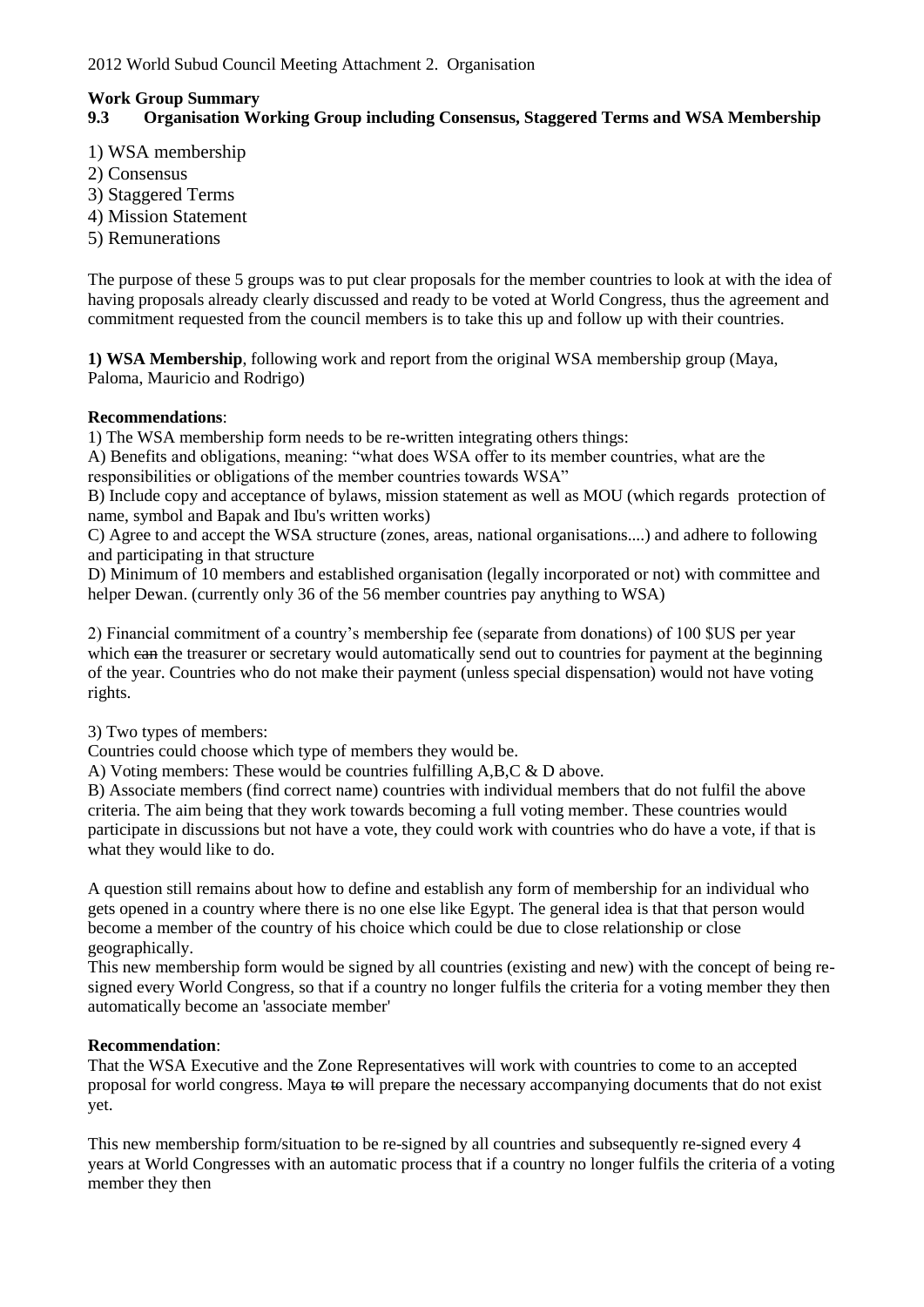### **2) Consensus**

**Resolution:** It was agreed by the groups that we need an agreed written definition of OUR (WSA members) accepted understanding of CONSENSUS within Subud and how we function by consensus, so that this definition can be made available to anyone asking how we understand the meaning and implementation of consensus-based decision-making.

Definition to send to countries for their discussion, review and final approval:

Consensus is not 100% agreement. WSA states in its bylaws that "WSA shall seek consensus in decision making". Consensus within Subud is a process leading to a decision.

The process of consensus within Subud is arrived at at the time of voting. If a vote is not unanimous but there is a majority of 75% or more (this is a figure based on historical reality) the other 25 or less % are given the time and space to be heard, that they are carefully listened to, that their ideas are taken into consideration and written down. Following these exchanges a new vote would be taken and then the minority, if still not in agreement would be asked whether they accept the majority vote. If the minority accept the majority vote, then WSA would have achieved consensus.

Historically in Subud we do not enforce a majority decision without reaching consensus. However, a minority veto is equally unacceptable.

**Recommendation**: The above description can either be accepted by council or be put to the countries for perusal and acceptance on the understanding that we are creating OUR definition not trying to agree the understanding of the word consensus of each language and culture.

#### **3) Staggered terms** (of Zone Reps/WSA directors)

This re-occurring question has to be put back to the zone reps and their countries. To begin staggering the zone reps, it means that the zones themselves, individually and together must begin the process of staggering (i.e. who will do an extra 1, 2 or 3 years or which new zone rep would accept to only do 2 or 3 years)

**Recommendation**: that Council wish to begin this process and to inform the executive before the end of the year as to this is to be implemented.

**Recommendation**: that ALL zones choose their new zone rep at least 6 months before world congress so that there is a real buffer time when the out going and incoming zone reps work together so that the new zone rep is clearly aware of the issues/projects that are currently being dealt with.

The WSA executive recommends some form of overlap within the Executive team, as the situation that occurred following continuation of some executive members from the last term to the new has been very beneficial.

**Recommendation:** All WSA Wing reps are also requested to work with the incoming teams.

# **4) WSA Mission Statement.**

Working from the Mission Statement v7, developed by the previous council, questions were raised as to:

Do we legally need a Mission Statement or is this simply something we feel we need as do most organisations to explain what their mission is.

In both cases does our Mission Statement need to be so long ? Most changes were related to being shorter and changing the order of the paragraphs. Some things were felt to relate more to the affiliates or even towards process rather than mission.

The Mission Statement below takes into consideration the different input: